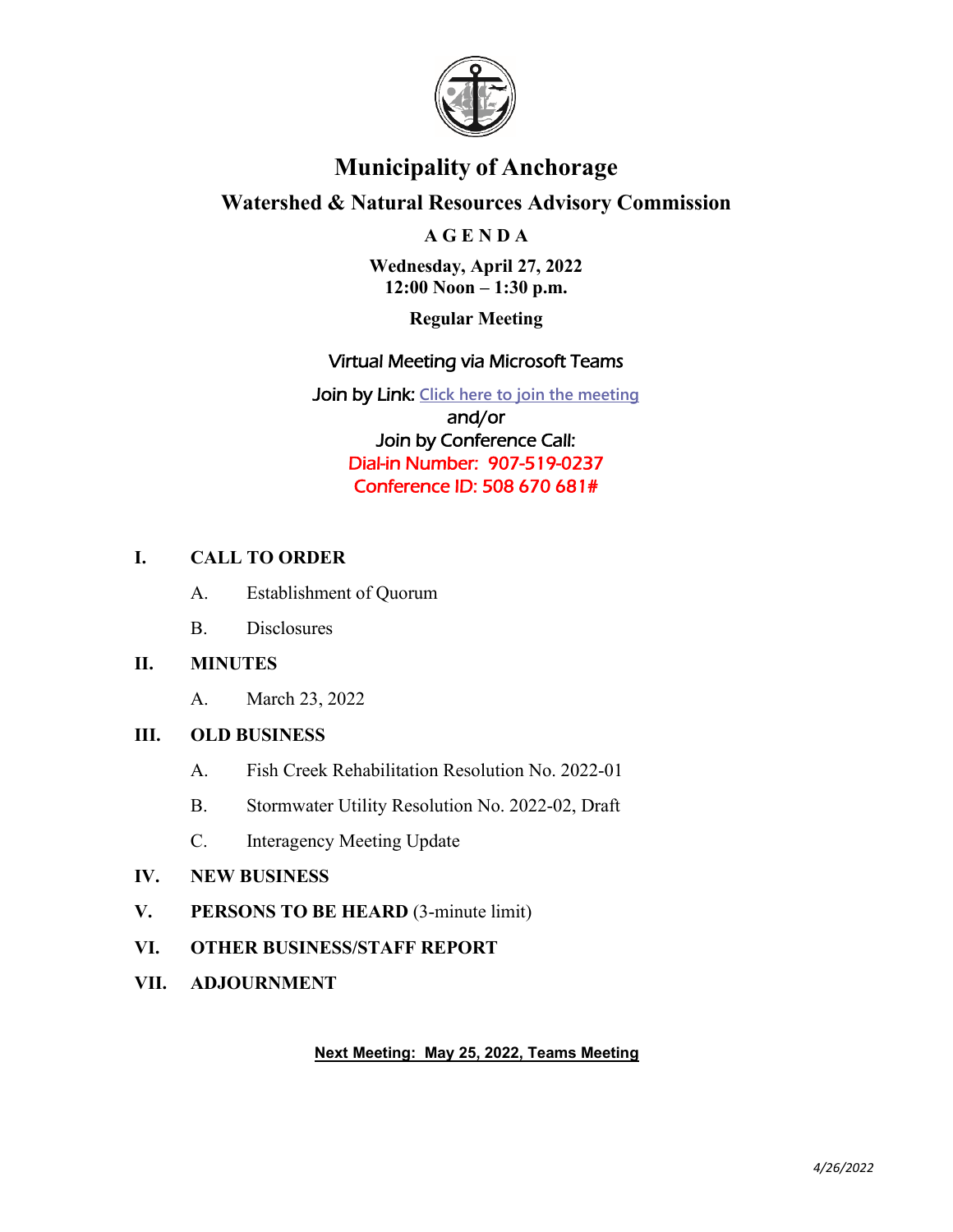

# II.A.

# **Municipality of Anchorage**

### **Watershed & Natural Resources Advisory Commission**

Virtual Teams Meeting

# *ACTION SUMMARY*

12:00 Noon Wednesday, March 23, 2022

# *Regular Meeting*

#### **I. CALL TO ORDER**

The meeting was called to order at approximately 12:00 p.m.

#### **A. Establishment of Quorum**

| Present: | <b>Emily Creely</b>                                                             |
|----------|---------------------------------------------------------------------------------|
|          | Tamás Deák                                                                      |
|          | Luke Graham                                                                     |
|          | Holly Kent                                                                      |
|          | David Nyman, Chair                                                              |
|          |                                                                                 |
|          | MOA Staff: Daniel Mckenna-Foster, Senior Planner, Long-Range Planning Division, |
|          | <b>Planning Department</b>                                                      |
|          |                                                                                 |
| Guests:  | Ted Eischeid, Mat-Su Borough Planner, Staff to Fish and Wildlife Commission     |
|          | Rick Sinnott, former Commissioner                                               |
|          | Karen Button, Executive Director, Friends of Fish Creek                         |
|          | Natalie Kiley-Bergen, Environmental Planner, Solstice Alaska Consulting         |
|          | Emily Davies, Board Member, Anchorage Soil and Conservation District            |

#### **B. Disclosures**

*Commissioner Deak* noted that he is on the board of the Friends of Fish Creek Organization.

# **II. MINUTES**

#### **A. January 26, 2022**

*Commissioner Deák* moved to approve the 1/16/2022 minutes. *Commissioner Kent* seconded*.*  The minutes were approved unanimously as written.

#### **III. OLD BUSINESS** (none)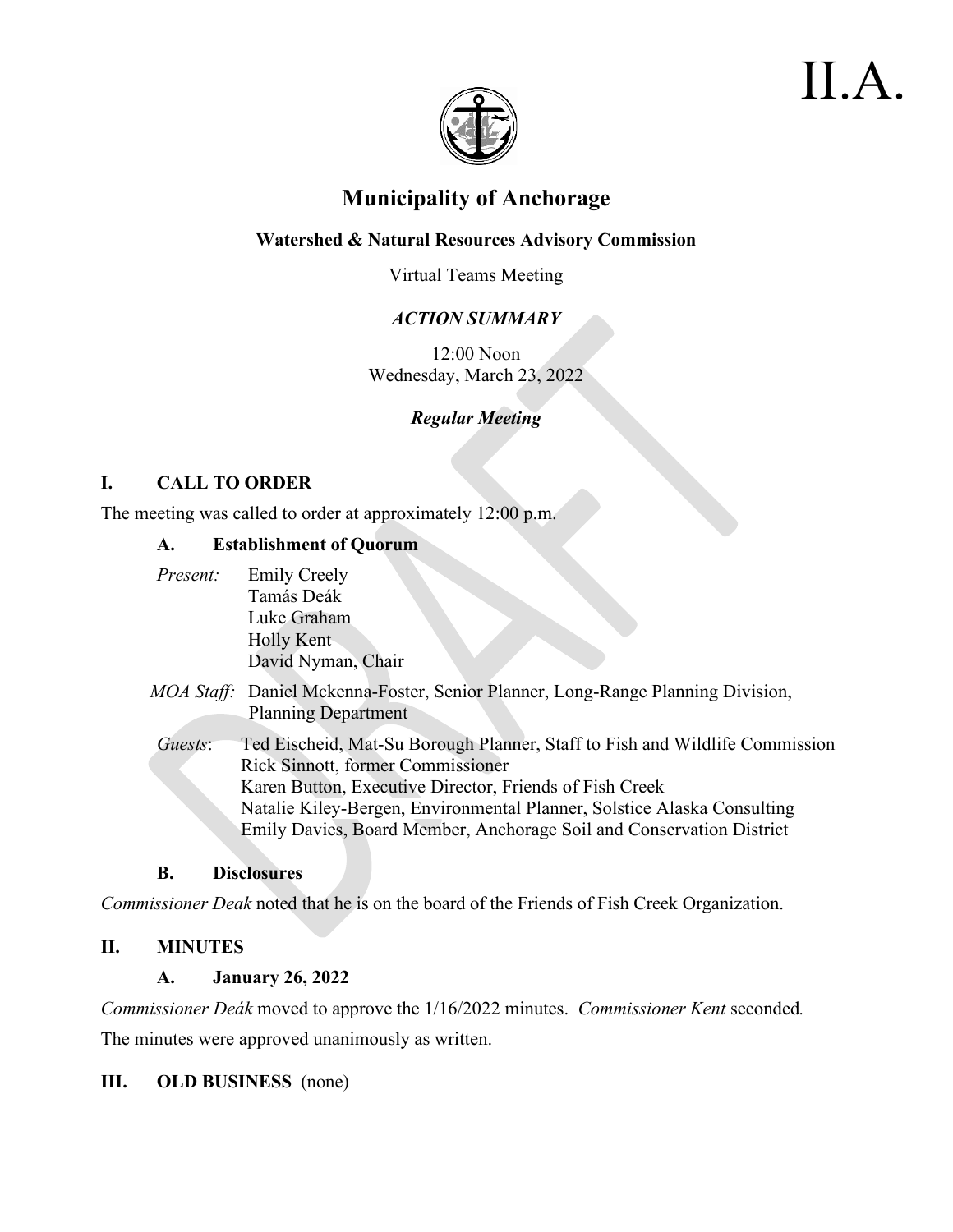Watershed & Natural Resources Advisory Commission Action Summary for March 23, 2022 Regular Meeting Page 2

#### **IV. NEW BUSINESS**

#### **A. Fish Creek Restoration**

- Karen Button presented on the Fish Creek daylighting project.
- *Commissioner Deák* mentioned that a resolution on Fish Creek was done three years ago by the assembly, that this project is a push to do a feasibility study, and whatever results in the future wouldn't be the same as the 1950s but would be more sustainable.
- The Commission discussed how this project might affect property values.
- The Commission discussed how wide a daylighting might be, *Commissioner Deák* explained that it is too early to say, and widths might vary.
- *Commissioner Kent* moved to approve the Memorandum dated 3/23/2022 provided to the Commission.
- *Commissioner Creely* seconded.
- The Commission discussed that there might be some minor formatting or organization issues to edit but not substantive changes.
- All voted in favor.

#### **B. Report on Stormwater Utility**

*Commissioner Deák* discussed the possibilities for creating a stormwater utility and examining the need for one. The Commission discussed preparing a resolution for the April 2022 meeting.

#### **C. Beetle Kill and Woodpecker Home Preservation**

*Commissioner Creely* noted that a MOA request for proposals to clear beetle-kill trees does not speak explicitly to protecting bird habitat. The Commission discussed the issue and recommended taking private action first.

#### **D. What to do with Municipal Wetlands Classification: Interagency Collaboration**

*Daniel Mckenna-Foster* talked about the possibility of an interagency meeting with the Municipality, other local or state agencies, and the Army Corps of Engineers to establish a clear process for dealing with wetlands issues.

*Commissioners Creely* and *Kent* expressed interest in attending the meeting. *Daniel Mckenna-Foster* will forward the invitation when a date has been set.

#### **V. PERSONS TO BE HEARD** (none)

#### **VI. OTHER BUSINESS/STAFF REPORT**

#### **VII. ADJOURNMENT**

*Commissioner Deák* moved to adjourn the meeting. *Commissioner Kent* seconded.

The meeting adjourned at 1:14 p.m.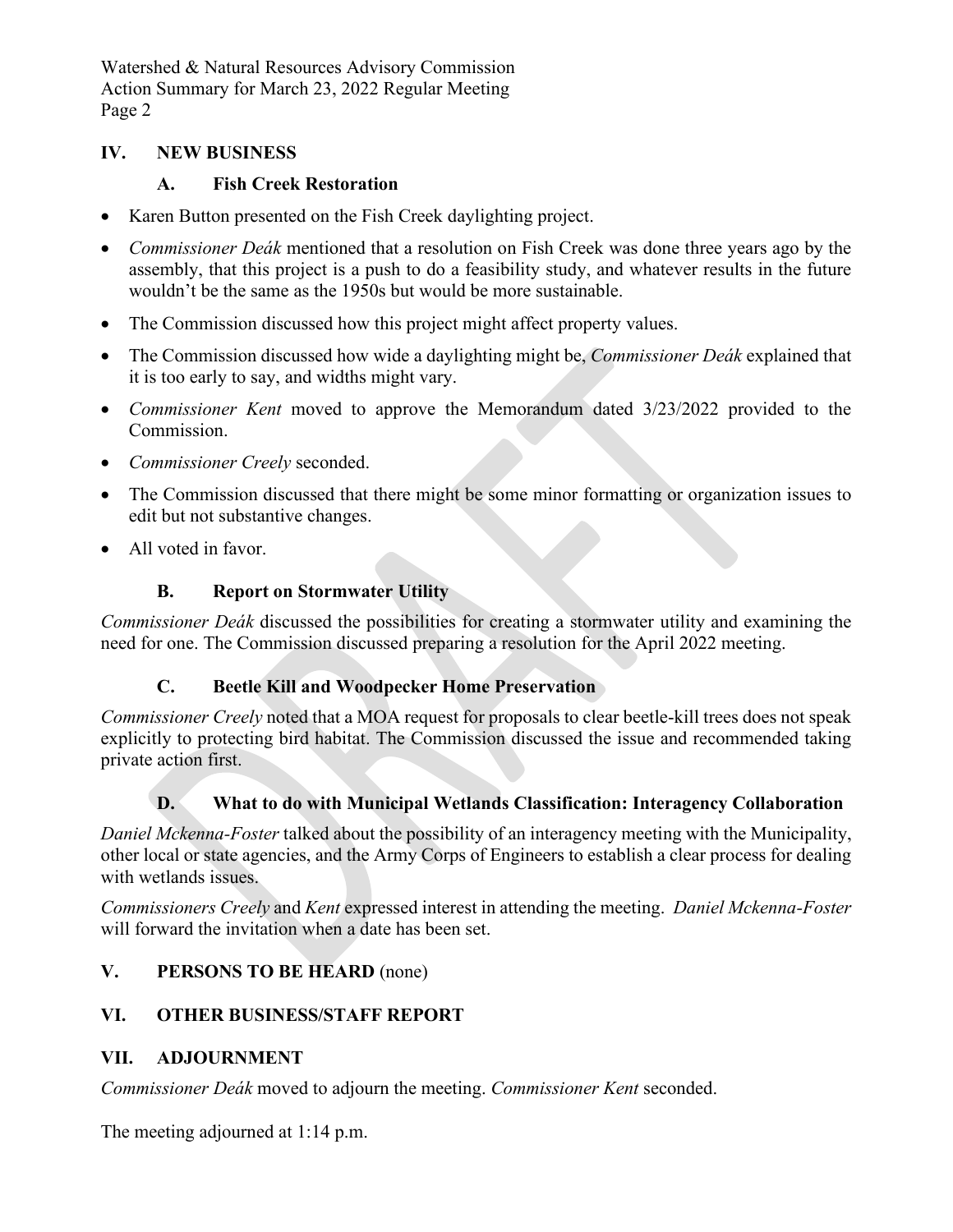#### Watershed & Natural Resources Advisory Commission Action Summary for March 23, 2022 Regular Meeting Page 3

# Teams Chat:

|               | March 23, 2022                                                                                                                                                                                            |
|---------------|-----------------------------------------------------------------------------------------------------------------------------------------------------------------------------------------------------------|
|               | 3/23 11:54 AM Meeting started                                                                                                                                                                             |
| ಡ             | David Nyman (External) has temporarily joined the chat.                                                                                                                                                   |
| ಡ             | Luke Graham (Guest) has temporarily joined the chat.                                                                                                                                                      |
| ಡ             | Natalie Kiley-Bergen (External) has temporarily joined the chat.                                                                                                                                          |
| ಡ             | Holly Kent (Guest) has temporarily joined the chat.                                                                                                                                                       |
| ಡ             | tdeak@kpbarchitects.com (External) has temporarily joined the chat.                                                                                                                                       |
| ි             | Emily Creely (External) has temporarily joined the chat.                                                                                                                                                  |
| ಡ             | karen button (Guest) has temporarily joined the chat.                                                                                                                                                     |
| ි             | Emily Davies (Guest) has temporarily joined the chat.                                                                                                                                                     |
| ಡ             | Theodore Eischeid (External) has temporarily joined the chat.                                                                                                                                             |
|               | Natalie Kiley-Bergen (External) 3/23 12:05 PM                                                                                                                                                             |
| NK<br>$\circ$ | Apologies for my sound quality, I had to relocate due to some construction.                                                                                                                               |
|               |                                                                                                                                                                                                           |
| ೊ             | Emily Davies (Guest) no longer has access to the chat.                                                                                                                                                    |
| ೊ             | Luke Graham (Guest) no longer has access to the chat.                                                                                                                                                     |
| TE_           | Theodore Eischeid (External) 3/23 12:59 PM                                                                                                                                                                |
|               | I have to leave for another meeting. Thank you everyone for your service.                                                                                                                                 |
|               |                                                                                                                                                                                                           |
| NK<br>$\circ$ | Natalie Kiley-Bergen (External) 3/23 1:09 PM<br>I also have another meeting. Thank you for the opportunity to listen in today. Interesting and exciting things happening,                                 |
|               | thanks for your hard work!                                                                                                                                                                                |
|               |                                                                                                                                                                                                           |
| KB            | karen button (Guest) 3/23 1:10 PM                                                                                                                                                                         |
|               | Thank you all very much for your vote of confidence for the Fish Creek rehab project and support of Friends of Fish Creek.<br>Much appreciation and I look forward to working with you all in the future! |
|               |                                                                                                                                                                                                           |
| EC_           | Emily Creely (External) 3/23 1:10 PM                                                                                                                                                                      |
|               | Daniel, as Holly said - just ping me when there is a meeting                                                                                                                                              |
|               | - Holly Kent (Guest) no longer has access to the chat.                                                                                                                                                    |
| ೊ             | karen button (Guest) no longer has access to the chat.                                                                                                                                                    |
| U             | 3/23 1:15 PM Meeting ended: 1h 21m 39s                                                                                                                                                                    |
|               |                                                                                                                                                                                                           |
|               | Attendance report<br>Click here to download attendance report                                                                                                                                             |
|               |                                                                                                                                                                                                           |
|               |                                                                                                                                                                                                           |
| Č٥            | Natalie Kiley-Bergen (External) no longer has access to the chat.                                                                                                                                         |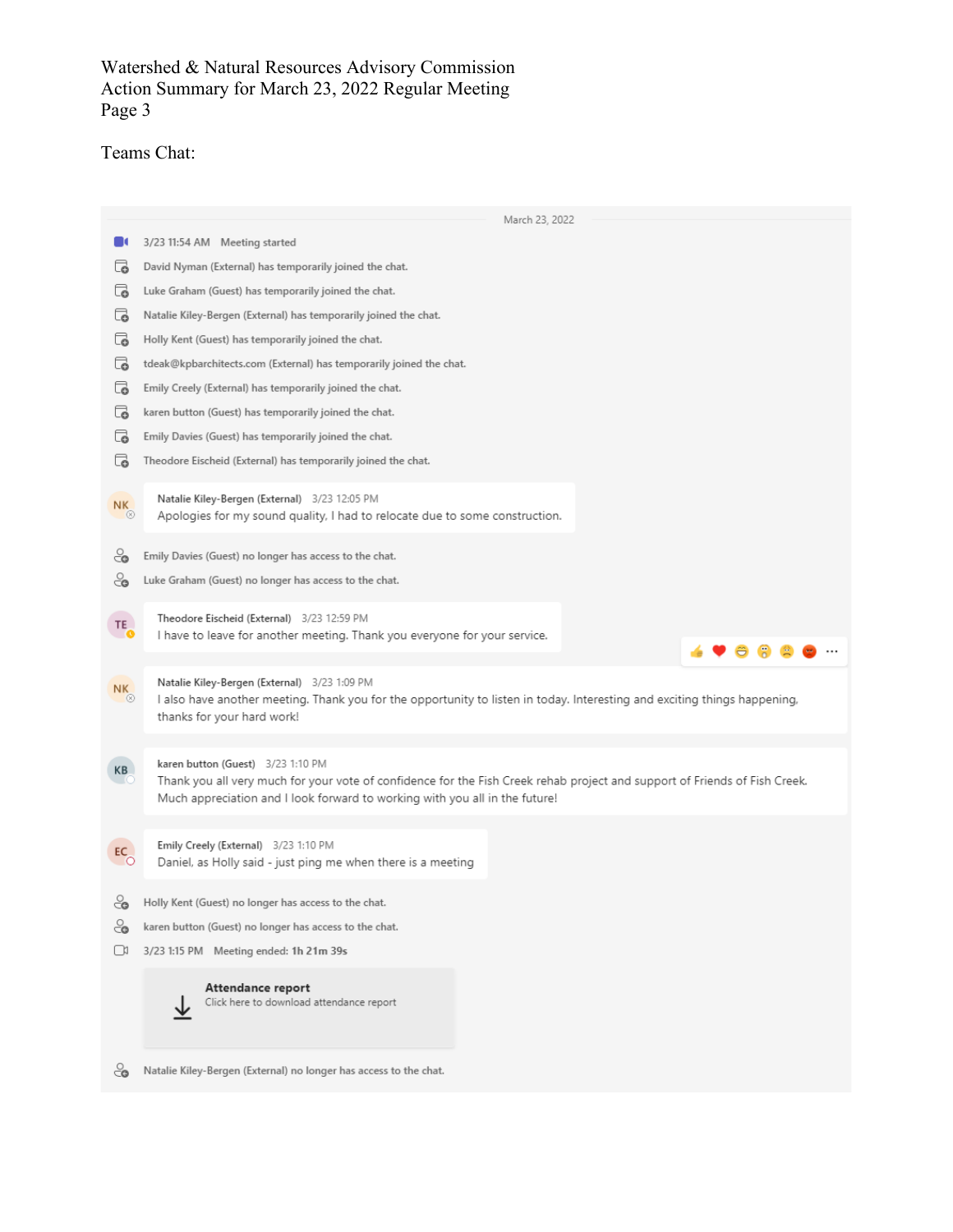#### **MUNICIPALITY OF ANCHORAGE WATERSHED & NATURAL RESOURCES ADVISORY COMMISSION RESOLUTION NO. 2022-01**

#### **A RESOLUTION SUPPORTING FRIENDS OF FISH CREEK IN ITS ENDEAVORS TO DAYLIGHT AND REHABILITATE FISH CREEK.**

#### (WNRC Case No. 2022-01)

WHEREAS, Friends of Fish Creek (FoFC), a local 501(c)(3) organization, presented at the regularly scheduled March 23, 2022, meeting of the Watershed & Natural Resources Advisory Commission regarding the mission and the short- and long-term activities of the non-profit; and

WHEREAS, the Commission discussed FoFC's request for support for its goals and activities; and

WHEREAS, the Commission has been closely following developments in the Fish Creek watershed and has taken positions and made recommendations regarding planning and direct project activities affecting the waterway; and

WHEREAS, the Commission is in general support of efforts that propose improvements of the long-term sustainability of the waterway applying green infrastructural principles; and

WHEREAS, most recently, the Commission made specific recommendations regarding WNRC Case No. 2016-02, Fish Creek Estuary - AWWU Project, which is a precursor to the current estuary trail development efforts after the completion of the sewer main improvements; and

WHEREAS, the Commission supports Friends of Fish Creek in its goals of daylighting and rehabilitating Fish Creek, also known as Ch'atanaltsegh/Łiq'aka Betnu to the Upper Tikahtnu (Cook Inlet) Dena'ina; and

WHEREAS, the Commission supports daylighting to include a habitat focus on the cultural indicator species, coho salmon, to be restored to the waterway; and

WHEREAS, because Fish Creek is a wetland creek, its hydrological functionality has suffered from Anchorage's urbanization more than other local creeks of alpine origins; and

WHEREAS, most of the wetlands and ponds within the Fish Creek system have been eliminated and over 70% of its open channel was piped, buried, and combined into piped stormwater infrastructure that is aging and deteriorating; and

WHEREAS, the Commission recognizes the efforts of FoFC in rebuilding watershed health in this era of climate disruption, its thinking in terms of a green infrastructural context and practices and also its focus in building necessary resiliency into Anchorage's future by rehabilitating the waterway in a sustainable manner; and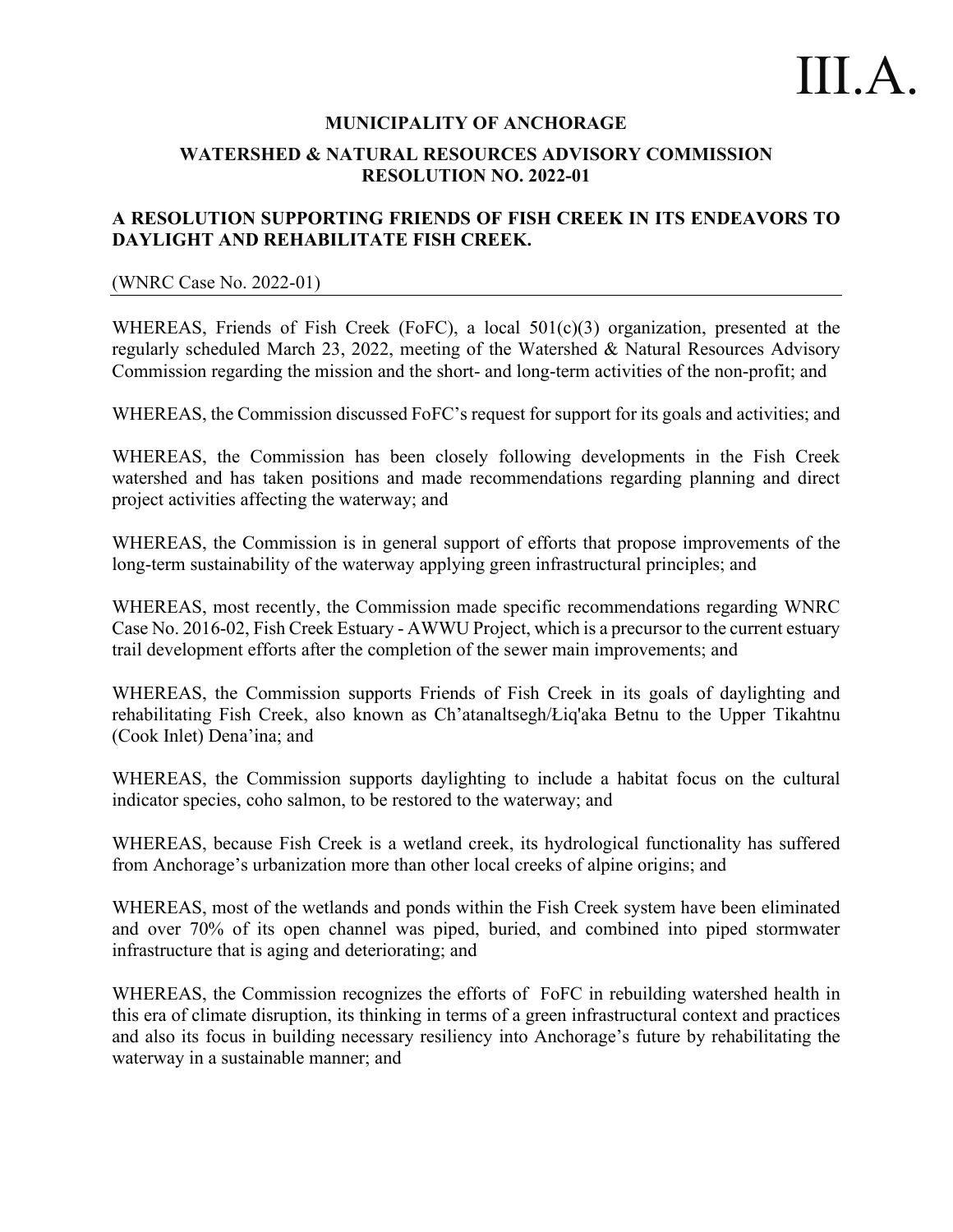Watershed & Natural Resources Advisory Commission Resolution No. 2022-01 Page 2

WHEREAS, the Commission welcomes and strongly supports coalition building to further the stated goals of FoFC and recognizes that the Alaska Department of Fish & Game, the National Oceanic and Atmospheric Administration, and the Anchorage Soil and Water Conservation District are partnering with FoFC to assist in watershed rehabilitation and habitat restoration; and

WHEREAS, the Commission states that it is in a position to assist with technical advice and guidance and is pleased to be part of these collaborative efforts in the future; and

WHEREAS, the Commission recognizes that a Fish Creek daylighting feasibility study is on the project list for municipal bonds managed by the municipal Project Management & Engineering Department and approved by Anchorage voters in the April 2022 election and is interested in continuing its technical assistance and guidance through its standard process following voter approval; and

WHEREAS, the Commission tasks the Chair to provide this resolution and also authorizes formal letters of support being written to convey the above information to federal, state, and local agencies that work on Fish Creek watershed improvement initiatives, administer supporting grants, manage and assign available funding using federal, state, and local resources approved by legislation, most notably the federal infrastructure bill.

NOW, THEREFORE, BE IT RESOLVED THAT the Watershed & Natural Resources Advisory Commission recommends:

A. Formal support for Friends of Fish Creek in its endeavors to daylight and rehabilitate Fish Creek.

PASSED AND APPROVED by the Watershed & Natural Resources Advisory Commission on this 27th day of April 2022.

Secretary Chair

 $\_$  , and the set of the set of the set of the set of the set of the set of the set of the set of the set of the set of the set of the set of the set of the set of the set of the set of the set of the set of the set of th Craig H. Lyon David M. Nyman, PE

(WNRC Case No. 2022-01)